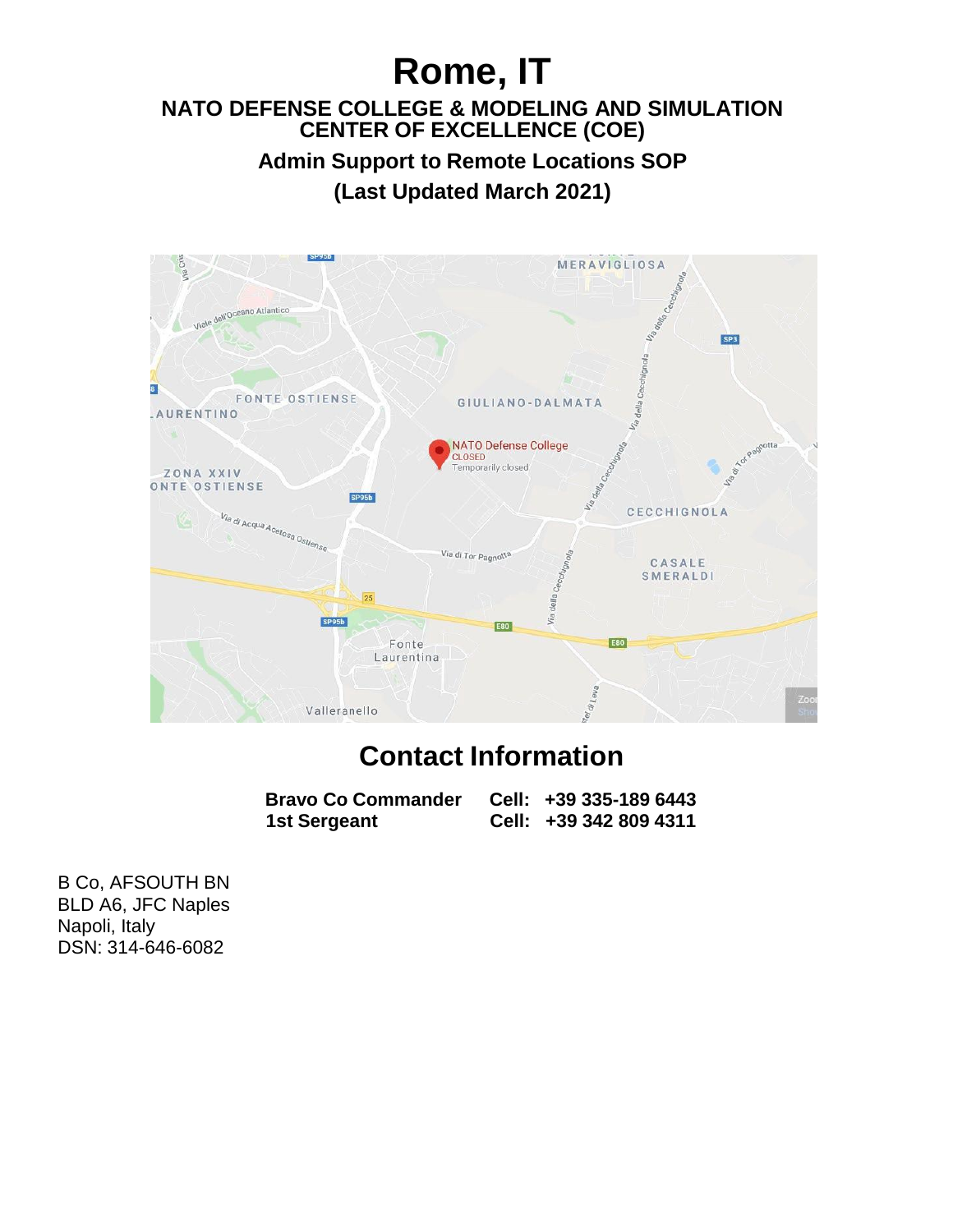## **Welcome**

Welcome to US Army NATO (USANATO). A smooth transition to USANATO begins with good sponsorship. It is imperative that you initiate and maintain contact with your assigned sponsor immediately. Your sponsor is the one person who can help ensure that you and your family arrive in country and begin in processing smoothly. Be sure to address your concerns and questions before your arrival, so that your sponsor and gaining unit can assist you properly. Prior to your arrival, your sponsor should have made billeting reservations, airport transportation pick-up, and in-processing appointments for you as a minimum. Make sure to inform your sponsor of any last minute flight changes or reporting delays. Below is a highlight of what you can expect at your country of assignment. The information here is not all inclusive and may change over time. It is especially important to check and verify a country's requirement for passport and visa.

Italy has a total land surface of about 116,000 square miles with the Appenine mountain range serving as a geographic dividing line between east and west coasts. The Alps define Italy's northern border with European spring and fall with heat creeping north from Africa in the summer. Italy's economy is more industrialized in the north and more based on agriculture in the south. One of its major industrial products is steel.

The northern provinces experience cold winters with rainfall in the spring and summers. Central and southern Italy enjoy a climate moderated by the Mediterranean Sea with cool, rainy winters. Wine, cheese and wool are agricultural products important to the Italian economy. Tourism is also a key industry to all of Italy, and visitors from around the world come to marvel at its history and architecture and enjoy its culture and its food.

#### **Routine Admin Support**

All admin support such as actions, awards, evaluations, DD Forms 93, SGLV, leave and passes, SRB updates, rating scheme, MEDPROS updates, FVAP, and all other routing HR related actions are handled by the National Support Element (NSE) at Joint Forces Command in Naples, Italy. NSE supports their assigned company and BN's mission by ensuring individual Soldier and Family Readiness through administrative, HR, logistics, operations, and communications support. They receive direct guidance from company leadership. NSE personnel will coordinate with the local Admin Agent and the supporting Company and BN headquarters for all national support requirements for Army personnel.

#### **In-processing**

National Support: Soldiers in-process with the Army NSE at JFC Naples.

JFC Support Element will provide local security badge, vehicle registration, and privilege/rations cards. Soldiers should arrive with all following deployment requirements up to date:

PCS Orders

Leave Form

Passports and Visas

Social Security Cards

Driver's License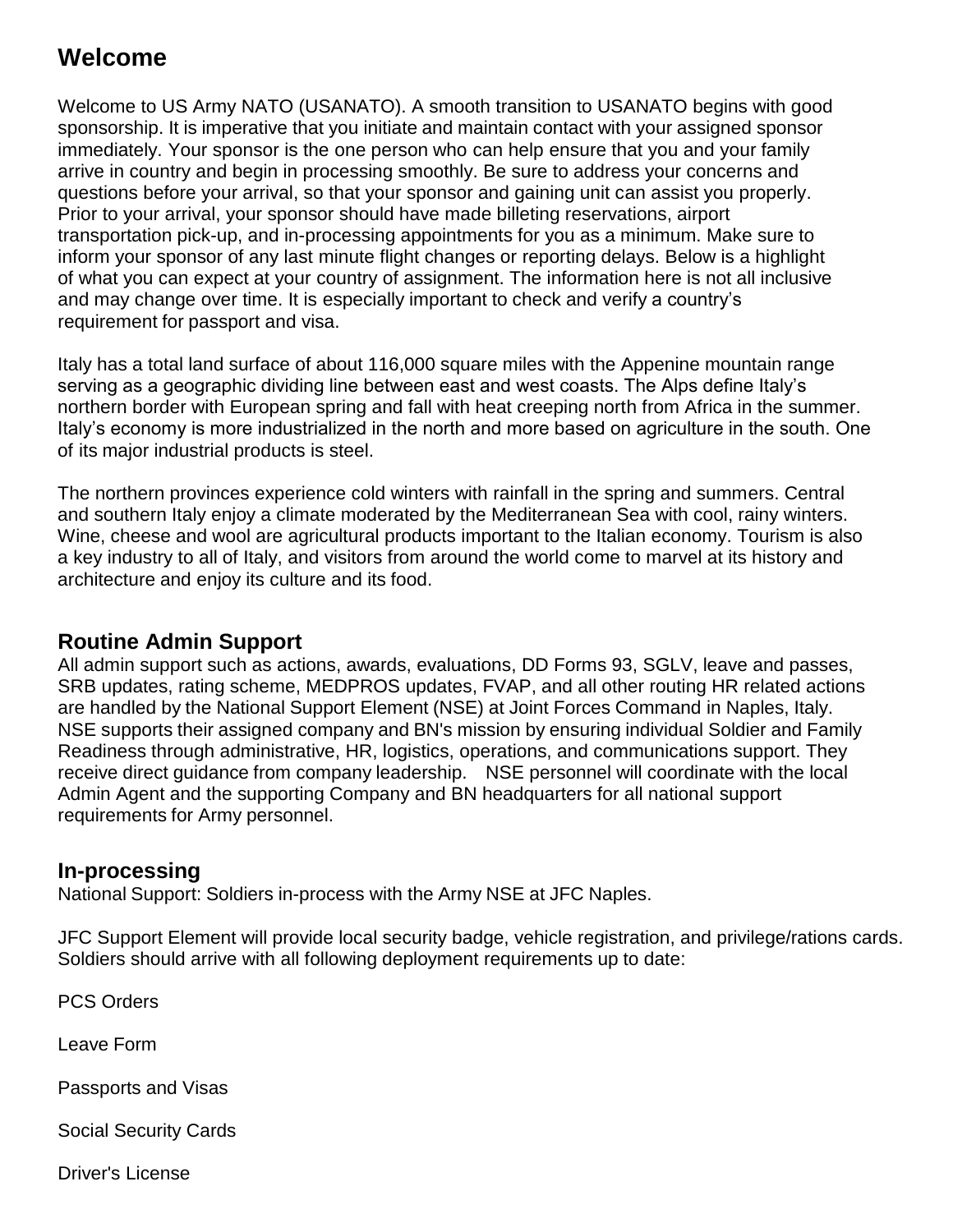#### Birth Certificates

Marriage Certificates and/or Divorce Decrees Medical and Dental records Proof of Citizenship if Naturalized Wills and Powers of Attorney

HHG and Vehicle Shipping Documents CIF printout

Pet Records and ID tags Children's Education Records

Vehicle Titles/Registrations/License Plates

Copy of Last Evaluation (if applicable)

Insurance Documents (Vehicle/Home)

APFT within the past six months of arrival on DA Form 705

Weapons qualification within the past six months of arrival

Dental status Category I or II PHA up to date Immunizations up to date

All personnel must bring a copy of their security clearance certificate.

All personnel will be briefed on security regulations and procedures upon arrival.

#### **Resources**

#### **Garrison Support**

Naval Support Activity Naples, Italy Distance: approximately 107 miles. This small US Navy installation provides the majority of traditional support associated with a CONUS military garrison, e.g. commissary, exchange, movie theater, lodging, medical clinic, drivers licensing, ID card support, etc. The drive to Naval Support Activity Naples is approximately 2.5 hours, one way, via autostrada.

#### **Medical/Dental**

The Status of Forces Agreement (SOFA) permits the U.S. Naval Hospital to provide medical care to U.S. military personnel both active duty and retired, their bona fide family members, and other specified U.S. personnel who are present in Italy by virtue of their support of NATO organizations. The Naval Hospital is located on the NSA Naples Support Site in Gricignano and has a branch clinic at Capodichino.

**Overseas Screening**: because most subspecialty medical and surgical services are not available, to ensure all types of both emergency and chronic care, an overseas screening process must be completed by all military, civilian personnel, and their family members prior to their arrival in Italy.

**Newborn registration**: Families expecting a new baby during their tour in Naples should bring their original birth certificates (both parents) and their original marriage certificate. These documents may also be required for passports as well.

#### **TRICARE Prime Remote through International SOS**

Active duty personnel under full-time orders with a permanent duty assignment, who **live and work** more than 50 miles (*or approximately a one-hour drive*) from a military hospital or clinic in TPRdesignated ZIP codes, must enroll in TRICARE Prime Remote (TPR). In some cases where geographic boundaries create undue hardship for travel, members living closer than 50 miles may be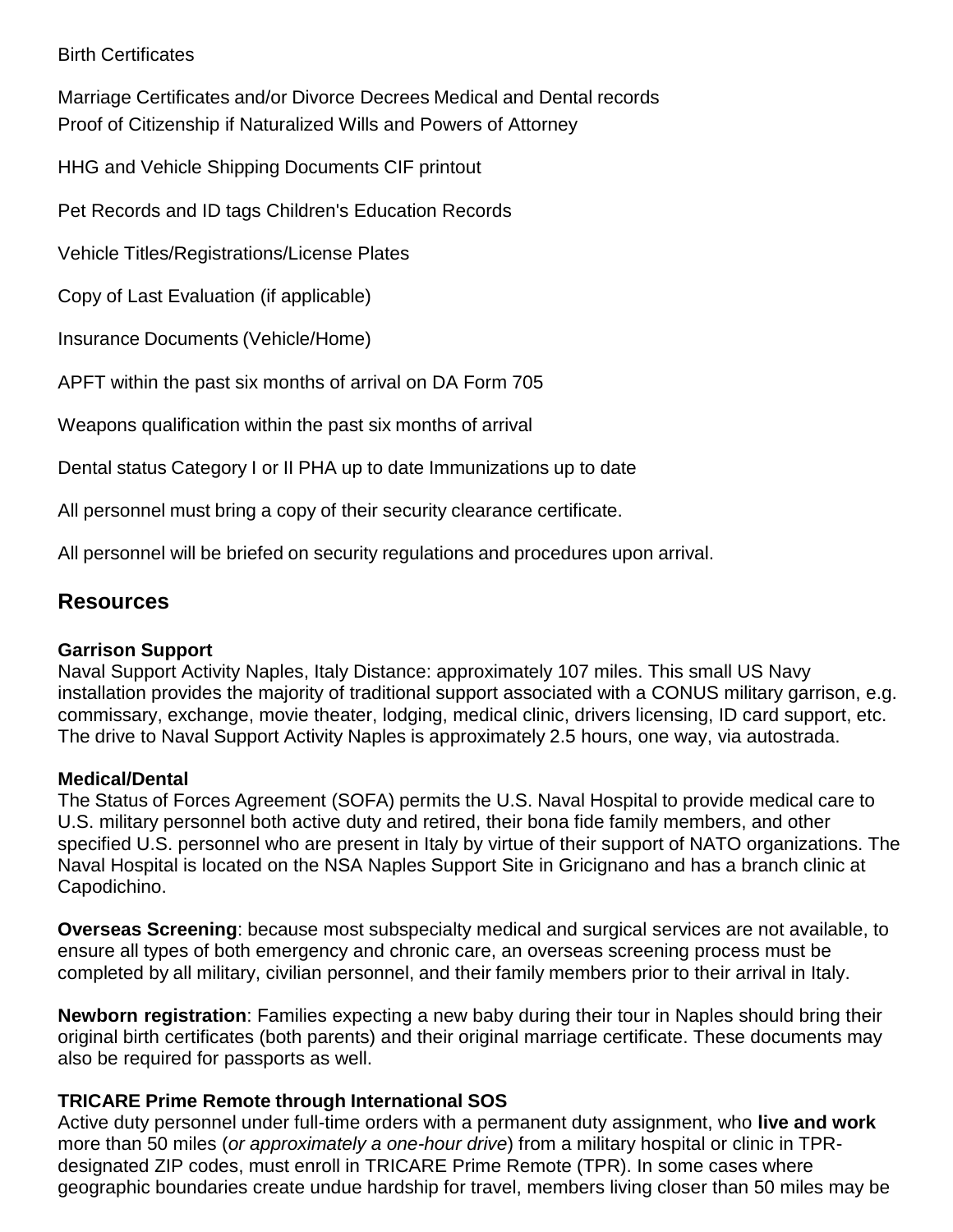eligible for TPR.

ADFMs residing with their TPR-enrolled sponsor's qualifying TPR location is eligible for TPRADFM. Once ADFMs enroll in TPRADFM, they may remain in TPRADFM as long as their sponsor is enrolled in TPR and they reside in the same TPR-qualifying location. ADFMs may remain enrolled in TPRADFM even if their sponsor later receives an unaccompanied permanent change of assignment and they continue to reside in the same TPR location. If ADFMs choose not to enroll in TPRADFM, they will receive care under TRICARE Standard and TRICARE Extra, with applicable cost-shares and deductibles.

If you're an active duty service member or an activated Guard or Reserve member stationed in a designated remote overseas location, you must enroll in TRICARE Prime Remote Overseas. Family members must be command-sponsored to enroll or they have the option to use TRICARE Standard Overseas if not command-sponsored. Call your regional call center Eurasia-Africa: +44-20-8762-8384 TRICARE Prime Remote Overseas meets or exceeds the requirements for minimum essential coverage The Affordable Care Act requires you to maintain basic health care coverage—called minimum essential coverage. If you don't have minimum essential coverage, you may have to pay a fee for each month you aren't covered under the [Affordable Care](http://www.tricare.mil/About/MEC.aspx) Act.

#### **Who Can Participate?**

The following beneficiaries may enroll in TRICARE Prime Remote Overseas: Active duty service members

Command-sponsored active duty family members

Activated National Guard/Reserve members

Command-sponsored family members of activated National Guard/Reserve members

When you enroll in TRICARE Prime Remote Overseas, you can call an overseas point of contact (POC) for help. They can help you:

Enroll in a TRICARE plan overseas

Schedule appointments at overseas network facilities

File your medical and dental claims

Answer questions about coverage options and benefits—including complex issues Navigate TRICARE's electronic self-service options

To locate your POC, contact your [TRICARE](http://www.tricare.mil/ContactUs/CallUs/TAOs.aspx) Area Office.

#### **What is International SOS?**

International SOS is a medical and security assistance company that TRICARE has partnered with to provide healthcare for remote locations. International SOS provides assistance with scheduling medical appointments, locating network primary and specialty care providers and medically monitoring your care. There is no out-of-pocket costs or paperwork to file. SOS also provides a 24 hour, seven day a week doctor or nurse advice line. The number is 44-20-8762-8133, and you can call this number collect. You can find more information on SOS at the following website: <http://www.internationalsos.com/private/tricare/europe/>

#### **Phone number:**

0800-181-8508 (This number is for a TRICARE representative that works at the International SOS) **Collect:** 00-44-20-8768-8133 **Fax:** 00-44-20-8762-8125 Email: [tricarelon@internationalsos.com](mailto:tricarelon@internationalsos.com)

#### **Schools NDSP**

The Non-DoD Schools Program (NDSP), Department of Defense Education Activity (DoDEA) program provides the funding and educational support for command sponsored dependents for authorized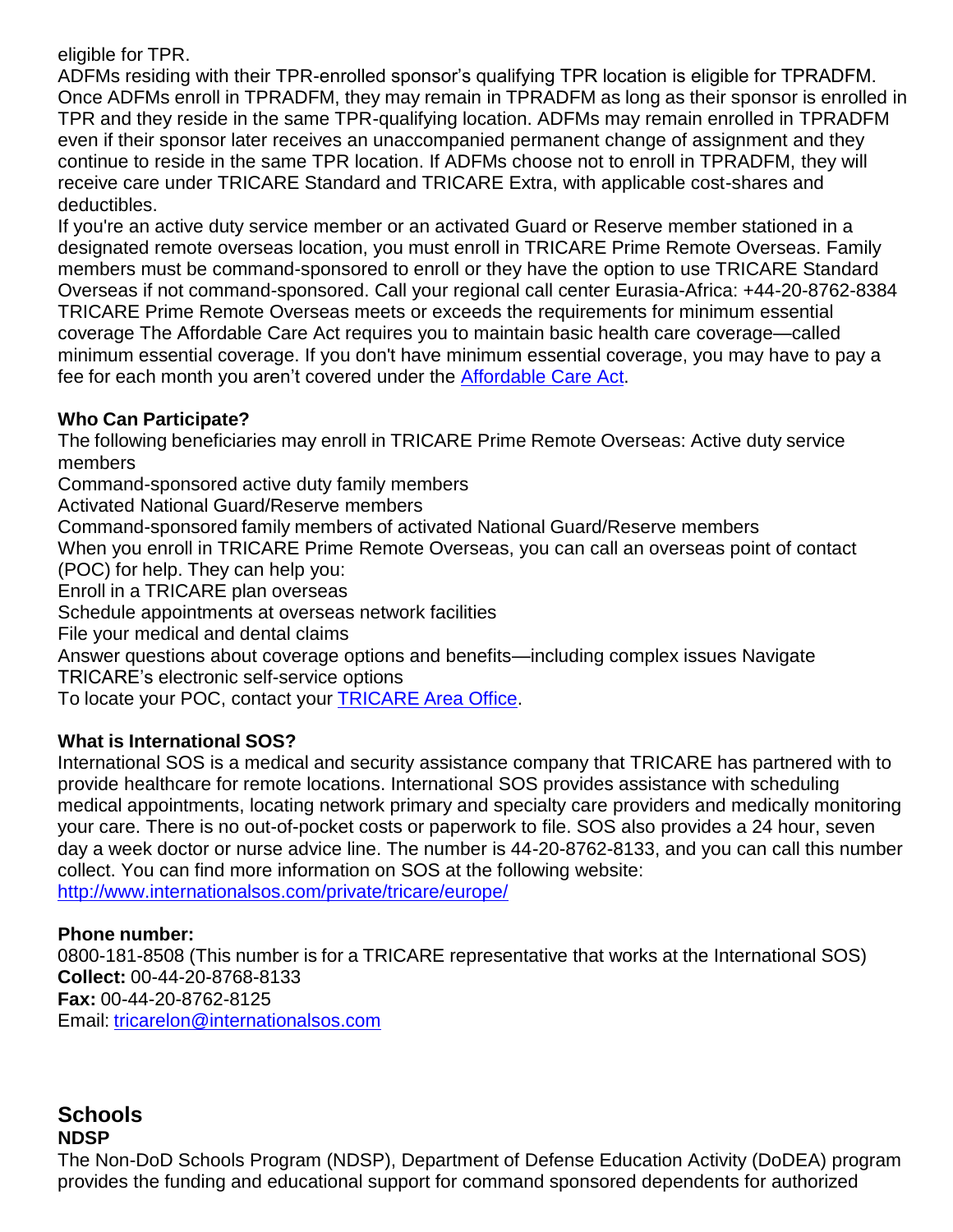personnel posted in remote locations globally. Review the following websites:

Overview: <http://www.dodea.edu/nonDoD/index.cfm> Orientation: <http://www.dodea.edu/nonDoD/ndspOrientation.cfm> Registration: <http://www.dodea.edu/nonDoD/procedures/index.cfm>

Online registration can be accessed once you have orders however, please note that NDSP cannot reimburse any fees until the sponsor is in Italy. For assistance with registration email [ndsp.management@hq.dodea.edu](mailto:ndsp.management@hq.dodea.edu) or call DSN 312 372 0591; CIV 571 372 0591 (office is located in Alexandria, Virginia).

NDSP funds the cost of tuition and transportation for each enrolled dependent child and the amount cannot exceed the published education allowance in the Department of State Standardized Regulation (DSSR). The education allowance fluctuates and are determined by the US State Department and are directly tied to "Base School" tuitions. If you enroll children in the Base School, then the tuition is covered despite DSSR rate fluctuations. If your children do not attend ASM, then it is critically important to understand the NDSP annual limit. If the tuition of a non-base school exceeds the DSSR you will pay the difference (exceptions to policy are managed directly with NDSP.

#### The link below highlights our maximum authorization, in USD: https://aoprals.state.gov/Web920/education.asp?PostCode=10166&EffectiveDate=20190331

In addition to the annual DSSR allowance, some one-time fees are also paid by NDSP, for example application fees. If you incur or pay a school application fee before arrival note that NDSP cannot start the reimbursement process until you are in Italy.

Other one-time fees often billed as Capital Assessment Fee or a similar can be thousands of Euros. These are not assessed until the child is in location and are typically direct billed by the school to NDSP. It is important to choose wisely as if you elect to change schools during your tour, these fees may be your responsibility with the new school enrollment.

If children have special education needs, ensure they are enrolled in the EFMP program before departing your losing garrison. The local schools and private international schools do not follow US laws and may have different norms reference adhering to Individual Education Plans (IEP)s.

The school contract is between the parent and school with NDSP reimbursing allowable expenses billed to all students on the fee schedule for tuition and transportation up to the DSSR limits. Once the sponsor provides a bill from the school NDSP will generally pay all approved expenses, direct to the school. If a school recommends additional services, that incur additional expenses, such as additional after school support, assessments, additional coursework etc., the services MUST be pre-authorized with NDSP. Contact NDSP to determine is a requested service can be reimbursed at [ndsp.education.europe@eu.dodea.edu](mailto:ndsp.education.europe@eu.dodea.edu) or +49 611 143 545 1538.

For other questions email [ndsp.education.europe@eu.dodea.edu](mailto:ndsp.education.europe@eu.dodea.edu) or call +49 611 143 545 1538 from outside Germany. From within Germany call 0611 143 545 1538. This specific NDSP office, with an education specialist to support the contingent, is located in Sembach, Germany.

#### **Out-of-pocket Expenses**

Please note that due to US legal restrictions, NDSP and the DoD cannot reimburse SM's for school lunches. Inquire about the cost of school lunches when applying since they can be over 1000 euros per year, per child. Additionally, if the school requires uniforms, this expense will also not be reimbursed. Laptop rental can be reimbursed, however, the purchase of laptops for school purposes cannot. Finally, if you change schools during your tour this may incur fees that NDSP cannot reimburse.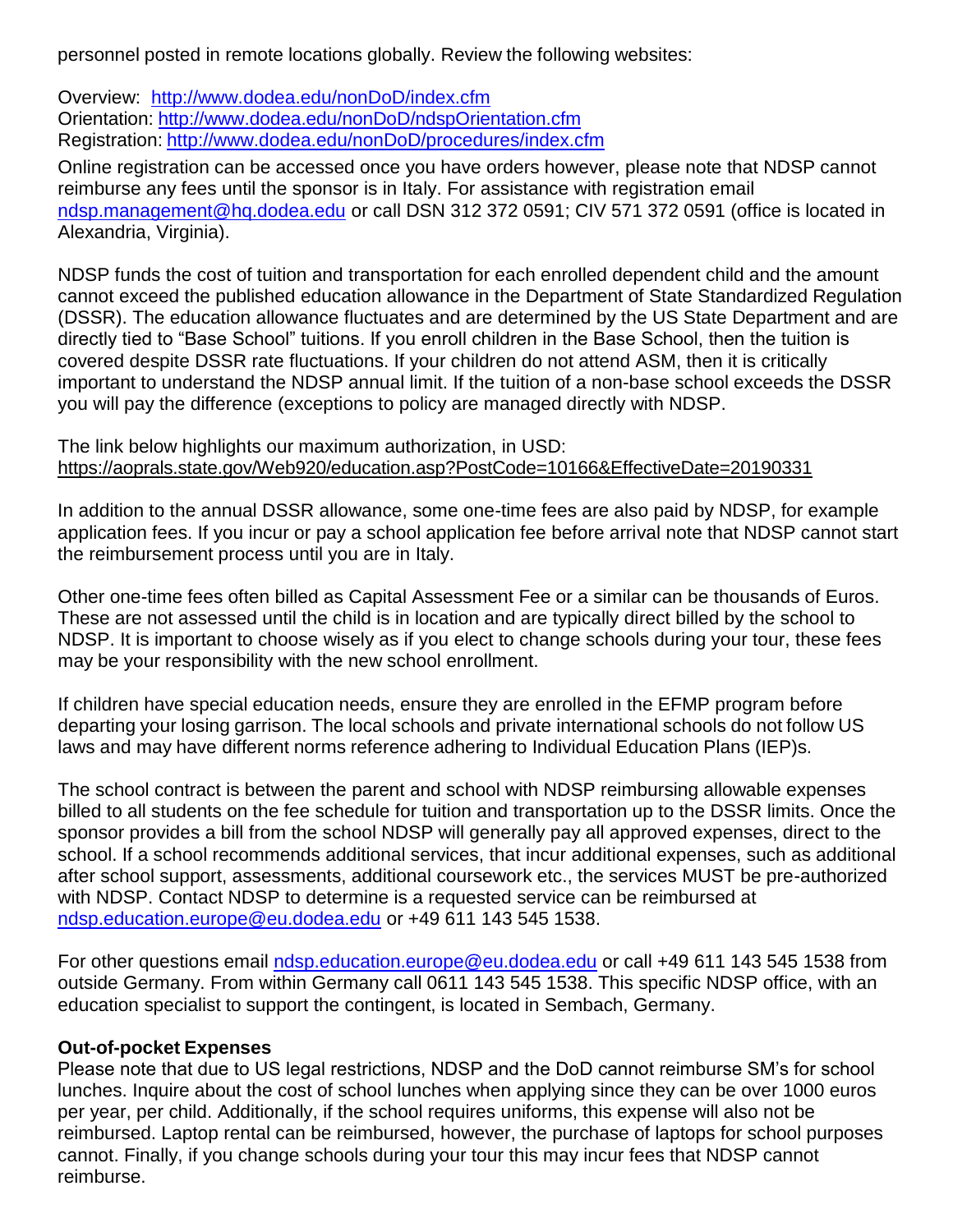#### **Local Options**

Contingent members use home schooling, international schools, and Italian schools.

Home schooling is supported by NDSP. It is not necessary to have chosen a curriculum or course of study before registering with NDSP. That said, the sponsor must obtain approval for tuition and other expenses from NDSP, i.e. registration process complete, prior to incurring any expenses or signing any agreements and/or contracts. Once approved parents will submit a home study / private instruction education plan. Guidelines and requirements for choosing a course of study, enrolling in a virtual online school, the list of reimbursable expenses, and the reimbursement process are available at the following link:

<https://www.dodea.edu/nonDoD/generalInformation/educationalOptions/ndspHomeStudy.cfm>

Local Italian schools are also available and provide an exceptional opportunity for immersion into local communities. Please note that selecting a local school may result in children attending classes and activities exclusively or partially in Italian. The schools will most likely not follow a US curriculum or adhere to US standards. Additionally, some of the NDSP reimbursable fees may not be available for this option. Carefully consider this option by reviewing the following link and contacting NDSP: [http://www.dodea.edu/nonDoD/upload/English-School-Available-in-Location-Non-English-School-](http://www.dodea.edu/nonDoD/upload/English-School-Available-in-Location-Non-English-School-Selected.pdf)[Selected.pdf](http://www.dodea.edu/nonDoD/upload/English-School-Available-in-Location-Non-English-School-Selected.pdf)

Another option available are boarding schools. Due to the complexity, especially costs, if you are considering this option contact the NDSP education specialist.

Finally, there are several international schools in our area, generally with English as the primary school language. See Annex A for a detailed list.

## **Housing**

#### **Introduction**

There is no military on-base housing near Rome. Selecting a house or apartment for your family will be rewarding and possibly frustrating. This is an unusual opportunity to select a place that will significant define your experience in Italy. Based on your family and available options, there are opportunities to live in a detached house with a yard or an apartment in an Italian town. If you want a villa in the countryside, you will have a secluded, quiet lifestyle, but you'll have to drive to many conveniences. If you choose a place in town, you'll be walking distance to many conveniences, but without as much outdoor space or as large a home. Feel free to talk to your sponsor and other contingent members about their experiences. Of note, the process of selecting and moving into your Italian home is different, cumbersome, slow, and often frustrating. Be prepared for the entire process, from initial visits to finalizing a lease, to take approximately 4-8 weeks.

#### **Italian Realtor Norms**

There are some differences between American and Italians realtors. The same houses and apartments are often listed by different realtors. If you visit a house with one relator, you may find yourself visiting the same house if you switch agents. You can review listings and contact different relators directly or work with one relator. If you do request information on different listings via a website, like immobiliare.it, please note that once you contact an agency about an individual listing, they will work with you only directly, not another relator. If you later find a realtor you like and want them to work on your behalf, agencies you previously reached out to through immobiliare.it will want you to work only with them.

Ensure your realtor is licensed, since there are some unlicensed operators. A licensed realtor will likely not be offended if you ask for confirmation. Also note that the relators work for the seller or landlord and not you, the renter. Contact HM for support.

#### **Voltage Differences**

U.S. outlets supply 110 volts, 60 hertz and Italian outlets supply 220 volts, 50 hertz. This difference is important to determine which small or large appliances, 110 or dual voltage, to bring in your HHG.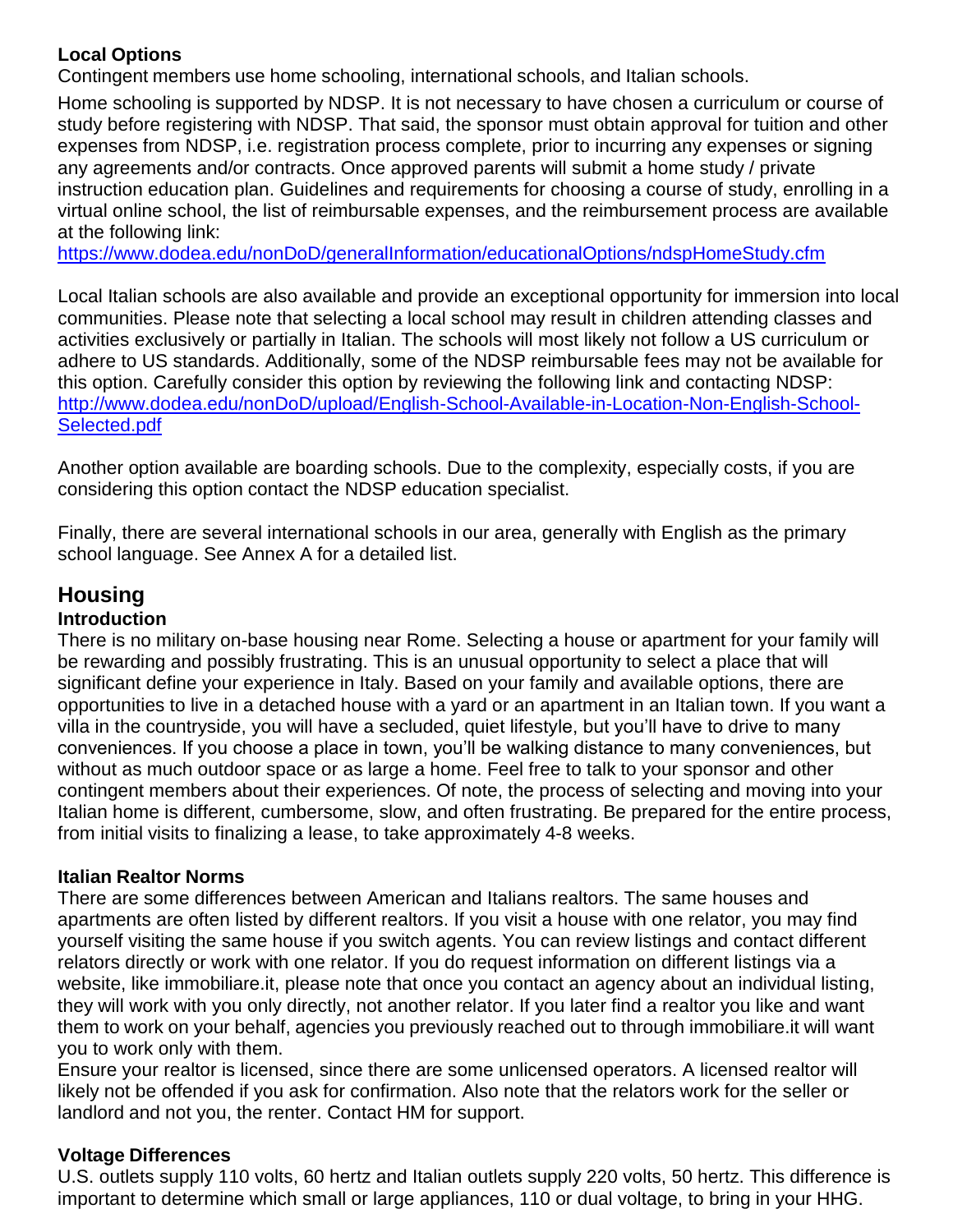FMO will provide one transformer per family and transformers are readily available. That said, new small 220-volt appliances are available for purchase in the Ederle AAFES and used appliances are also often listed for sale on social media, second hand sites, and the Ederle thrift store.

Dual voltage lighting fixtures and lamps can run on 220 voltages with a plug adapter (The outlets in the EU and in Italy are different than the US). Plug adapters and European light bulbs are available in the PX, commissary and on the local economy.

Unplug your transformer when not in use since they consume a lot of electricity. Leaving your transformer on, even without a device drawing electricity, will increase your energy bill.

#### **Passports/Visa**

Family members and US Government civilians traveling overseas are required to have passports. Official or "no-fee passports" can be obtained at Government expense. The application process may take 4 to 6 weeks, so, you should begin the passport application process as soon as you receive your travel orders. Soldiers should also request a No-Fee Passport or apply for a Tourist Passport prior to leaving the Unites States for this assignment.

A birth certificate with a raised seal is required to apply for a passport. You can request a birth certificate from the Bureau of Vital Statistics in the state where you were born. Adoption decrees, marriage and/or divorce decrees may be required for personnel getting a passport with a different name than the name that appears on the birth certificate. The U.S. State Department requires both parents' consent for new passports for children less than 14 years old. If one parent is unavailable because of geographic separation, divorce, or other circumstances, the parent applying for a child's passport must obtain a signed statement from the absent parent that grants permission to take the child overseas.

Tourist passports are needed for personal travel in Europe. You may apply for tourist passports on arrival, but for convenience it is recommended that you should apply for the tourist passport while you're still residing in the United States. You can find more information on tourist passports from your local personnel services detachment, passport office nearest you, or from the U.S. State Departments official website at [http://travel.state.gov.](http://travel.state.gov/) **Visa:** Required

#### **Mail**

The mail flows through the Fleet Post Office weekly and is delivered to the U.S. Embassy Mail Office. Mail can be picked up there, or arrangements can be made with the NATO Defense College's US National Support Element to have them collect your mail from the Embassy and bring it to the NDC for pickup. Check with the Embassy Mail Office for details and limitations. Outgoing FPO mail can be sent from NDC or the US Post Office at the Embassy.

#### **Banking**

We can generally access US banks accounts and conduct transactions online while living in Rome. That said you will need an Italian bank account to conduct transactions such as cashing checks, rent, utilities, etc. We recommend opening a joint account with your spouse and getting a Bancomat (ATM) card for the SM and spouse. Make an appointment with the bank manager to setup your initial account as it may take at least an hour and will require many signatures.

There are several differences between banking in the US and Italy. Some banks will charge a fee to cash checks and transfer funds, even if you have an account. Most ATMs have a single transaction withdrawal limit, generally around 250 Euros. Your account will include a 27-digit International Bank Account Number (IBAN) that you can use to pay bills and transfer funds online. Even though BNL has many branches in Italy and you can use BNL ATMs in Italy, the bank branches are not fully linked, like in most US banks.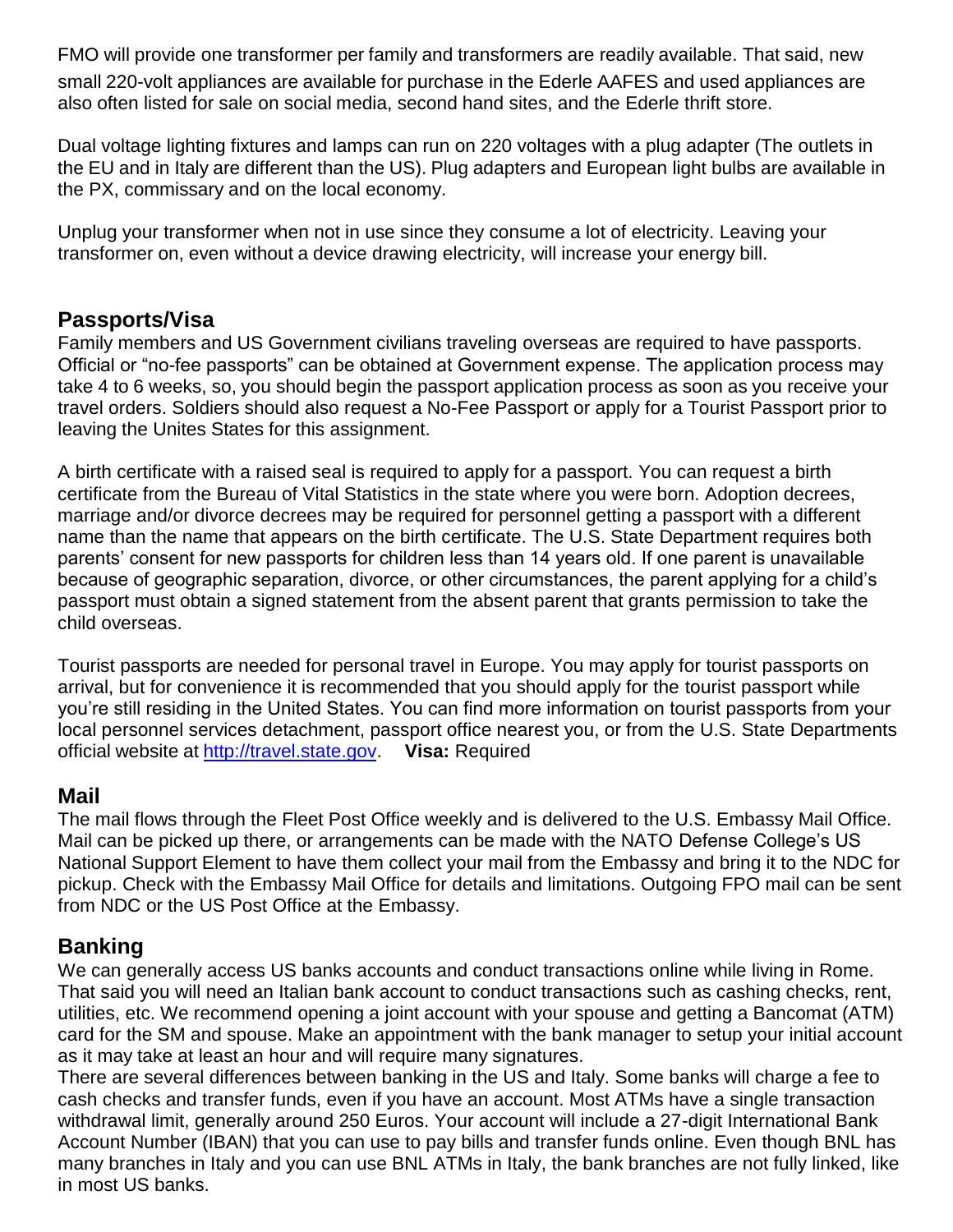Additionally, you can deposit cash into you BNL account with your Bancomat card at certain BNL ATMs. BNL also provides a website and app to conduct transactions and to review your account. Contingent members often setup allotments to their BNL accounts.

## **Vehicles**

#### License:

Any person desiring to drive in Naples must have a current stateside Driver's license or a valid license from another country. As stipulated in the Status of Forces Agreement (SOFA) eligible Driver's must obtain an AFI Driver's License. The AFI Driver's License exam is given during Area Orientation immediately following the mandatory Local Driver's Safety Orientation Briefing. Your AFI Driver's License will be valid for five years as long as you maintain a valid ID card. AFI Driver's license privileges are not authorized for members separating or retiring overseas so please plan accordingly. We highly recommend you renew your stateside license before coming to Italy (do not assume your state has a Military Exemption/Extension clause, check with your local Department of Motor Vehicles - DMV).

Individuals who do not have a license may find it difficult and expensive to obtain one in Naples. Young adults (under 18) are not allowed to drive in Italy. If you plan trips to other European countries an international license may be required, available through AAA.

#### Registration/Fuel:

Each individual must register their vehicles through the NSA Motor Vehicle Registration Office (MVRO). Once you register your car with MVRO you are in the Allied Forces Italy (AFI) system and you will be issued Italian cover plates free of charge. You will pay a one-time registration fee of 20 Euro. If you register more than one vehicle, the second and/or third vehicle(s) is/are subject to payment of Italian Road Tax, based on engine horsepower (HP) the taxes average from 25.00 – 300.00 Euro annually. This is a property tax, not a use-based tax and must be maintained for every second or third vehicle in order to have a valid registration. Additionally, every time your insurance certificate renews for your primary vehicle, you will be required to revalidate your registration in order to receive your tax-free petroleum products. Receiving fuel privileges requires all registered vehicles have valid registrations at all times.

#### Please note:

All new registrations, transfers of ownership, or scrapping transactions must be performed by the sponsor OR the dependent must have a Power of Attorney to perform these functions.

Helpful/Informational Links:

- <https://jfcnaples.nato.int/>
- <https://www.navymwrnaples.com/>
- <https://www.cnic.navy.mil/naples/>
- <https://www.naplesallhands.com/>
- <https://www.facebook.com/afsouthsfrg>

## **Transportation**

The Transportation office located on Naval Support Activity Naples. The arrival of Household Goods (HHG) will be coordinated through this office. Your sponsor will assist you in working with transportation personnel to ensure the delivery of your HHGs after you find a home. Once your housing contract is complete you can track your move at:<http://www.move.mil/> website. Upon notification of a shipment's arrival, you must schedule a delivery date and be at your quarters on that date to accept delivery. HHG shipments for newcomers to your location should not include Personally Owned Firearms (POF). Host nation law is to absolutely minimize the import of weapons. The need to have a weapon must be proven by the local authorities and there is no guarantee request will be approved. Newcomers will not have the option to store POFs in the unit arms room due to the limited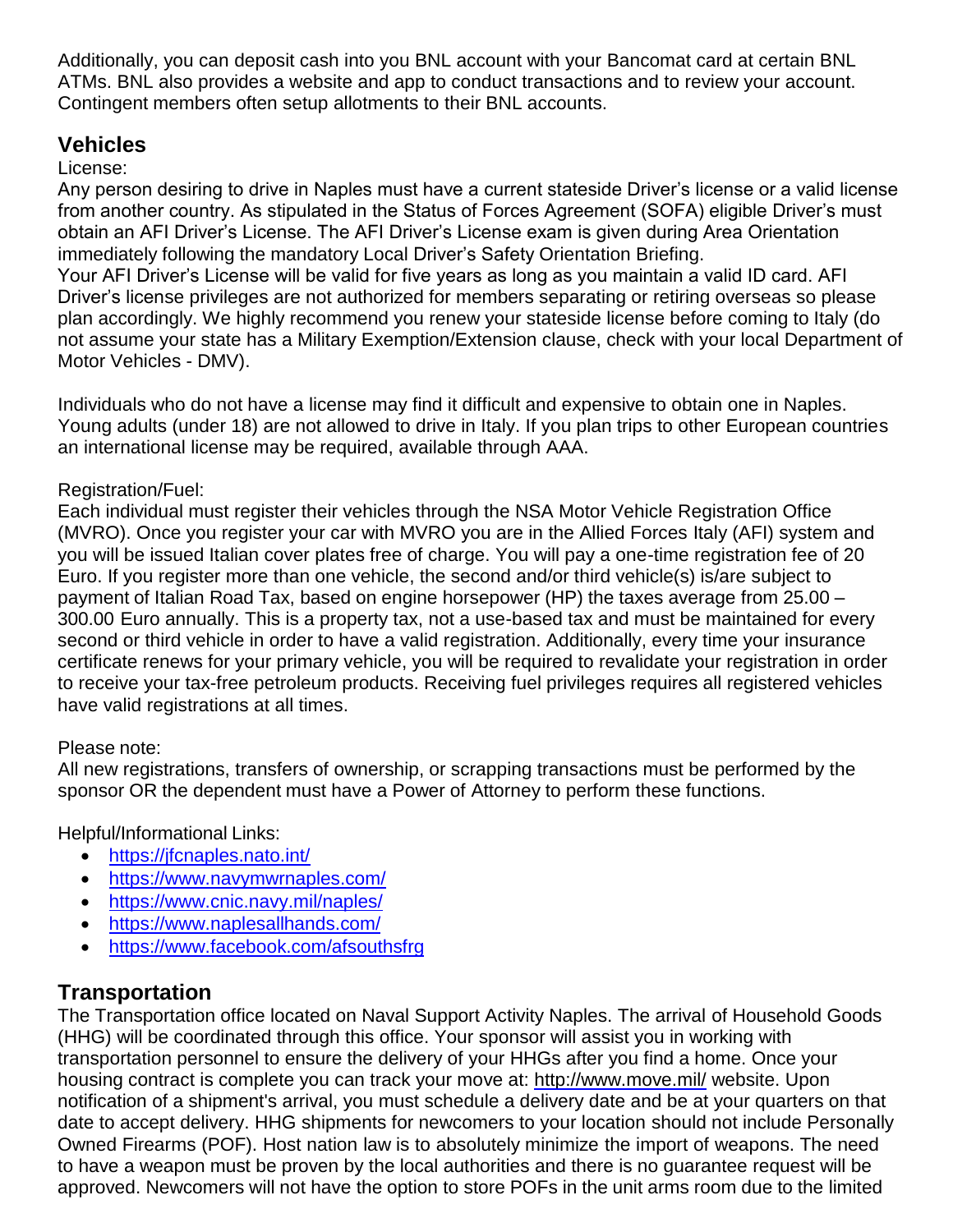available space or prohibition of POFs in your orders.

## **IT Support**

IT support is not available at Rome. Instead this service is found at the AFSOUTH Battaion HQ in Naples, Italy. The S6 will process NIPR account requests and issue NIPR computers. VPN access can also be requested from the S6 if needed. Most of your emails will be on NATO Secret servers; the VPN can be used to access your .mil emails.

#### **Reassignments**

When a SM out-processes from B Co their main POC is the B Company HQs NSE in Naples, Italy. The Company coordinates issuance of PCS orders from the BN MPD/S1 at Naples, Italy and coordinates all out-processing requirements such as transportation and housing with the USAGs in Vicenza, Italy.

Request for replacement of PE and MOU personnel is coordinated between the Senior National Representative (SNR) / the Senior Army Officer (SAO) with ECJ1 Strength Management Division.

#### **Clearance**

The NATO Secret, SF86 renewals, and other clearances are process by the AFSOUTH Bn S2 through the Battalion HQ in Naples, Italy. If fingerprints are required, the Service member must travel to Vicenza on TDY.

#### **Hand Receipts**

The property books are controlled by the Company Commander at B Co HQ Naples, Italy.

#### **UCMJ**

UCMJ Company Grade is held by the Company Commander at Naples, Italy B Co HQ. UCMJ Field Grade is held by the AFSOUTH Battalion Commander at Naples, Italy. GCMCA is held by the USARAF at Vicenza SCMCA for E1 through E6 will be held by the AFSOUTH Battalion Commander at Naples, Italy. SCMCA E7 and above will be held at USARAF at Vicenza.

## **Required Documents to Carry With You**

- PCS orders.
- Medical, dental, and Immunization Records.
- Marriage Certificates, Divorce Decrees, and Birth Certificates
- Passports (Soldier and family members).
- Social Security Cards.
- Wills and Powers of attorney.
- Education Records.
- Car titles and shipping papers, car registrations, car insurance policies and driver's license.
- Household goods and shipping inventory.
- Employment records and references.
- Pet records.
- Proof of citizenship, if a naturalized citizen.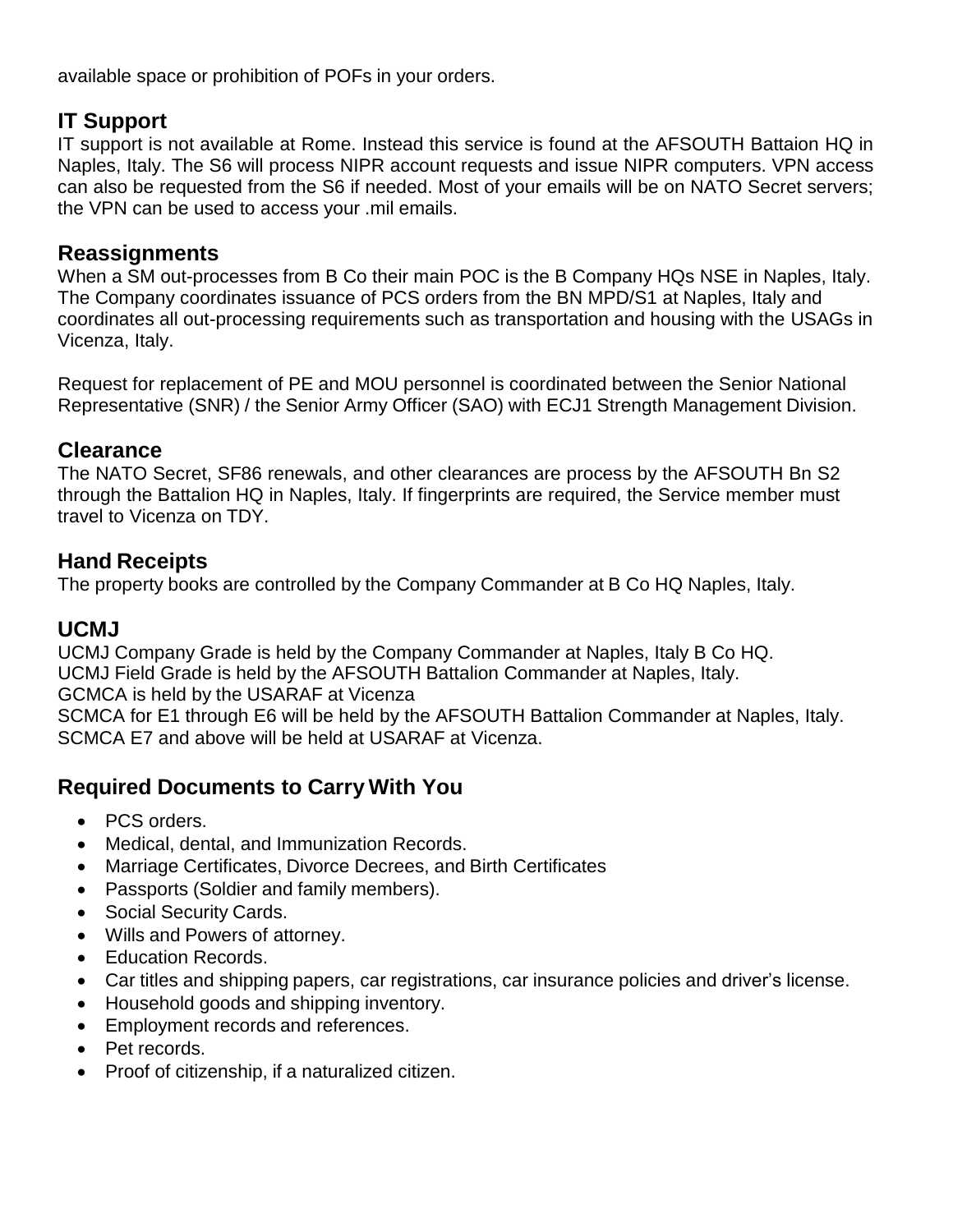## **Assignment / Reassignments**

Talent management for NATO billets is managed in AIM2/EMC by EUCOM J1 with SAO input. National assignments managed by USANATO Brigade. Civilian hire actions worked by Co / BN / BDE HQs.

When a SM out-processes from B Co their main POC is the B Company NSE in Naples, Italy. The Company coordinates issuance of PCS orders from the BN MPD/S1 in Naples, Italy and coordinates allout-processing requirements such as transportation and housing with the NSA and Rome Offices.

Request for replacement of PE and MOU personnel is coordinated between the Senior National Representative (SNR) / the Senior Army Officer (SAO) with ECJ1 Strength Management Division.

#### **350-1 Training**

The B Co NSE will conduct a DTMS pull bi-monthly to update the tracker on who is overdue for 350- 1 Training. Training will be held via in person face-to-face or on a computer utilizing NIPR. It is the Soldiers responsibility to ensure they are not overdue for training that can be conducted online. The leadership will coordinate for all other training to ensure the Soldiers are in compliance. Soldiers must complete AT Level 1, SERE Level A, and IA/Cyber Security before arriving to Italy. Most computers will be on the NATO Secret and you will not be able to access Army online training on these computers.

#### **Challenges**

Since you will be working and residing on a joint base you will need to either utilize the closest military base for your for medical and military programs (which is NSA Naples Italy) or you will need to utilize ISOS for medical appointments. You have the great opportunity to immerse yourself in the culture since you will be residing off post. Working in a new country is always a challenge but it's one we are sure you are ready and able to push through.

The closest Army installation is located in Northern Italy (Vicenza).

## **Casualty Reporting**

In case of casualty or serious injury contact the Company Commander of First Sergeant immediately. They will provide instruction on how to properly report the casualty and request all necessary information needed to submit a CCIR. Recommend SAO/SNR review the Brigade and Battalion Casualty SOPs for more detailed guidance.

## **SHARP /MEO / EEO CCIR**

For policies and procedures concerning SHARP/ MEO/ EEO please see the Company, Battalion, and Brigade policy letters. Below is the contact information for the Brigade and Battalion SHARP Representative and MEO / EEO

**BDE SARC**: DSN: 314-549-6666 COMM: +49 0611-143-549-6666 24 HR SHARP HOTLINE: 53-SHARP OR 0611-143-537-4277 **BN SARC:** NCN: 272-1341 COMM: +39 081-721-4105 ON CALL Duty Phone: +39-331-685-0920 **BDE MEO**: DSN:314-542-3054